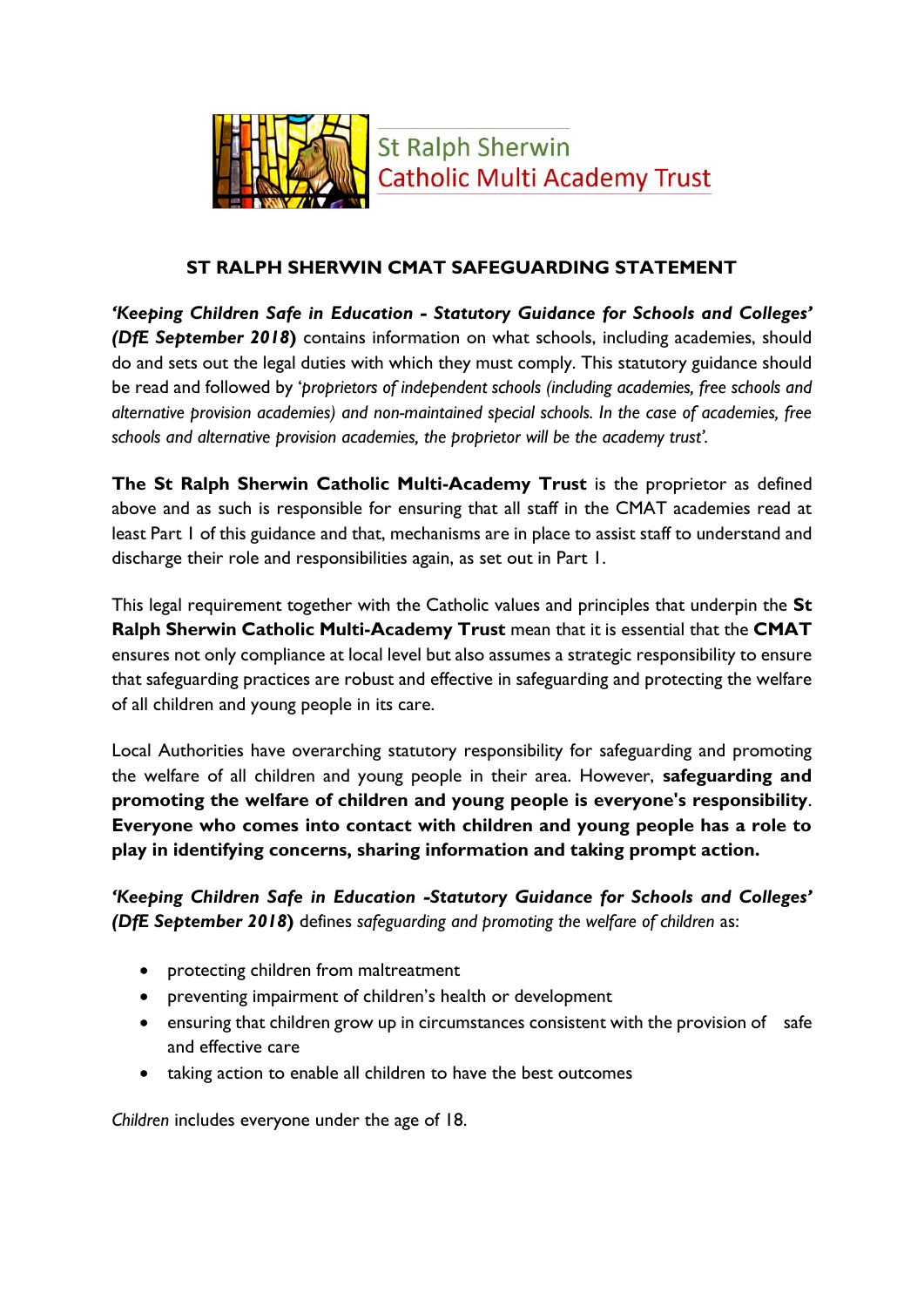Safeguarding also encompasses issues such as health and safety, bullying, and a range of other issues, for example, arrangements for meeting the medical needs of children by providing first aid, academy security, drugs and substance misuse and positive behaviour. There may also be other safeguarding issues that are specific to the local area or population.

The **St Ralph Sherwin Catholic Multi-Academy Trust** is wholly committed to ensuring that all children and young people are cared for in a safe, nurturing and secure environment in our academies.

To fulfil this commitment, we have robust systems in place for:

- Policy and procedures
- Safe recruitment of staff and volunteers
- CMAT responsibilities
- Training

## The **St Ralph Sherwin Catholic Multi Academy Trust** ensures that all its academies**:**

#### **Policy and procedure**

Child Protection/Safeguarding policies must be reviewed and agreed on an annual basis to ensure that key messages from legislation and guidance are embedded within all of our academies. Policy and procedures are developed using *Keeping Children Safe in Education*  (September 2018) and *Working Together to Safeguard Children* (July 2018) and other key Government guidance. The **St Ralph Sherwin Catholic Multi-Academy Trust** will follow clear policies for dealing with allegations against people who work with children. There will be a clear Whistleblowing policy in place.

Additional support and challenge is made to ensure that other safeguarding policies and procedures are effective such as E-Safety, Anti Bullying, Codes of Conduct, Pupil Behaviour and Attendance.

The **St Ralph Sherwin Catholic Multi-Academy Trust** expects that each academy will follow the guidance and child protection procedures provided by their Local Safeguarding Children Board and Local Authority children's services departments.

#### **Safe recruitment of staff and volunteers**

Safer recruitment is an important part of safeguarding children and is the first step to safeguarding and promoting the welfare of children in education.

The **St Ralph Sherwin Catholic Multi-Academy Trust** sees it is vital that there is a culture of safe recruitment and has adopted recruitment procedures that will deter, reject and identify people who might be unsuitable to work with children and young people.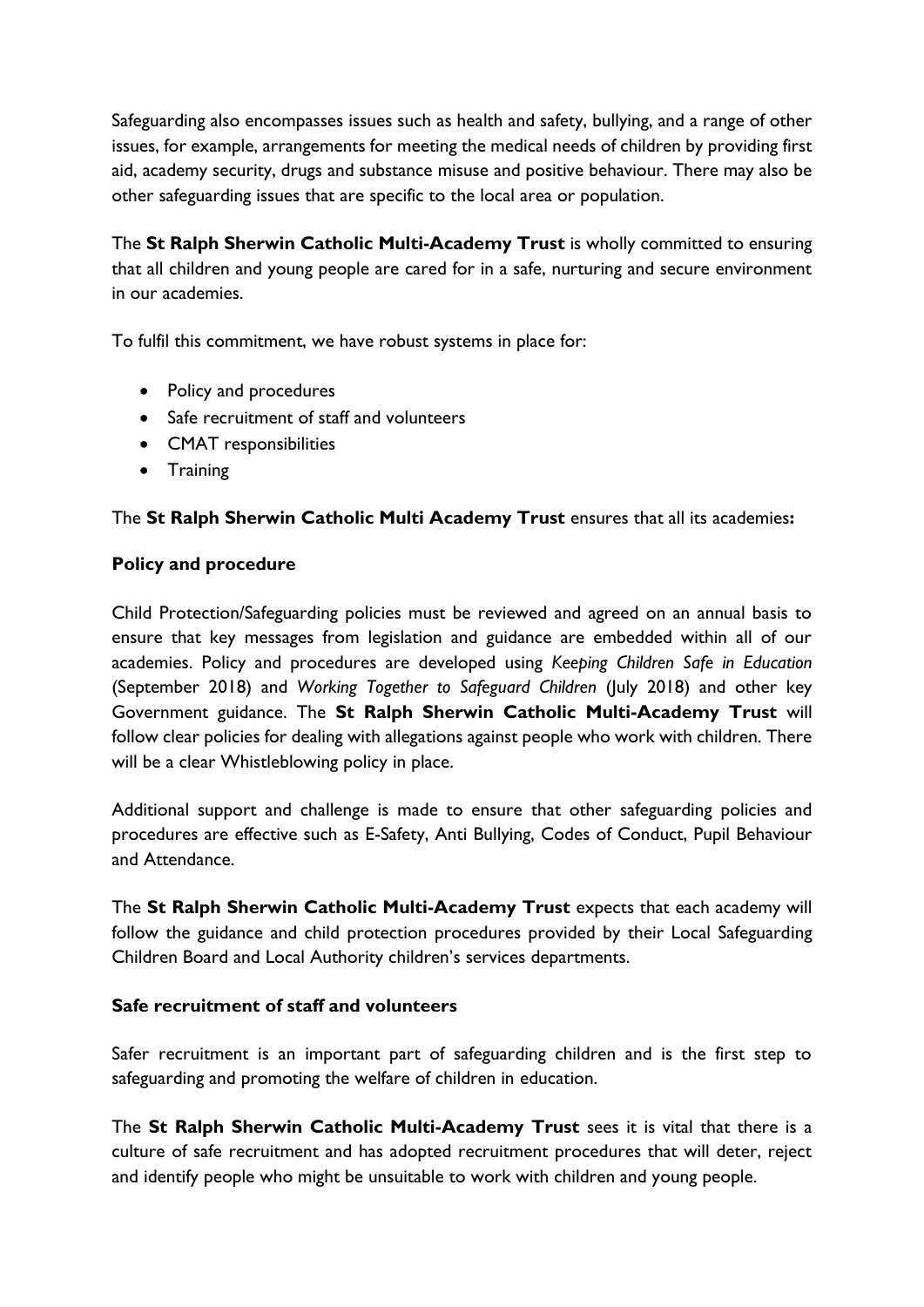All elements of our Safer Recruitment policy ensure that the recruitment and selection processes outlined:

- meet the requirements of *Keeping Children Safe in Education* (September 2018) are robust
- have relevant vetting and checking procedures
- include a robust induction
- provide an ongoing training infrastructure

The policy outlines the steps that the **St Ralph Sherwin Catholic Multi-Academy Trust** will take to ensure those employed in our academies are safe to work with children and young people and its main purpose is:

- to prevent unsuitable people working within our academies
- to attract the best possible candidates to work in our academies
- to create and maintain a safe workforce

The **St Ralph Sherwin Catholic Multi-Academy Trust** will provide clear guidance, expectations, challenge and support to all academies to maintain a single central record to provide reassurance that all staff and volunteers are recruited safely.

## **CMAT responsibilities**

The **St Ralph Sherwin Catholic Multi-Academy Trust** is committed to the following core safeguarding principles:

- A designated safeguarding lead and a designated governor for safeguarding
- The Trust's responsibility to safeguard and promote the welfare of children is of paramount importance
- All children, regardless of age, gender, ability, culture, race, language, religion or sexual identity, have equal rights to protection
- Children who are safe and feel safe are better equipped to learn
- A culture of listening to children and take account of their wishes and feelings
- The Trust is committed to safeguarding and promoting the welfare of children and young people and expects all staff, volunteers, governors and directors to share this commitment
- All staff, volunteers, governors and directors have an equal responsibility to act on any suspicion or disclosure that may suggest a child is at risk of harm at home, in the community or in an academy
- Arrangements for working together with other agencies and for sharing information with other professionals
- If, at any point, there is a risk of immediate serious harm to a child a referral will be made to Children's Social Care immediately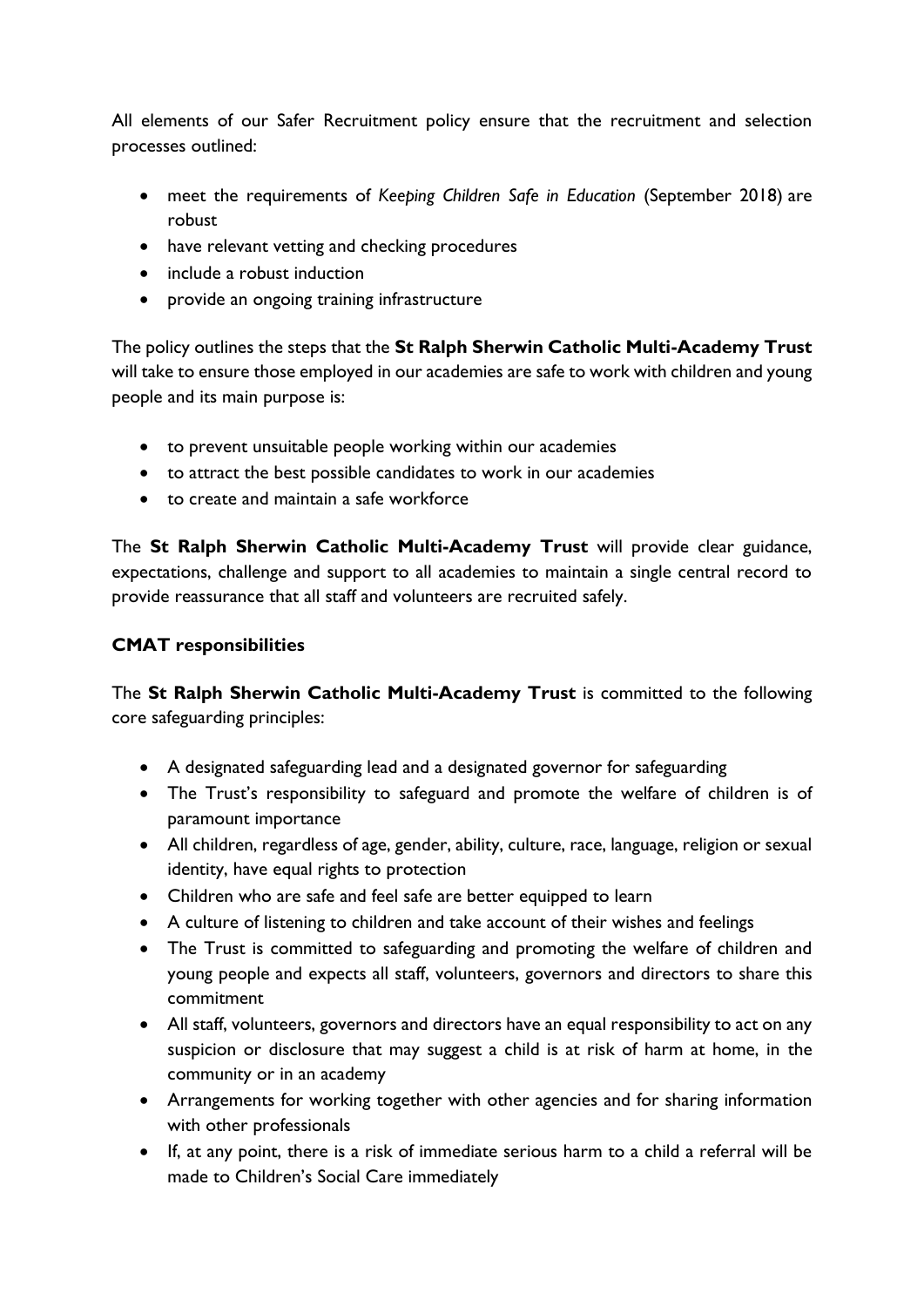- All staff members will maintain an attitude of 'Iit could happen here' where safeguarding is concerned. When concerned about the welfare of a child, staff members are to always act in the interests of the child
- Pupils and staff involved in child protection issues will receive appropriate support
- Policies will be reviewed at least annually unless an incident or new legislation or guidance suggests the need for an interim review
- Implement appropriate safeguarding responses to children who go missing from education
- Fulfil all of their statutory responsibilities in respect of safeguarding and promoting the welfare of children

# **Training**

The **St Ralph Sherwin Catholic Multi-Academy Trust** will ensure that academies comply with training requirements as defined in *Keeping Children Safe in Education* (September 2018):

- All school staff must undergo safeguarding and child protection training at induction. This training should be updated regularly. It should also be in line with advice from the local safeguarding children board (LSCB)
- Safeguarding training during induction should give staff an awareness of the school's safeguarding systems. Induction training should also cover:
	- The child protection policy
	- The staff behaviour policy/code of conduct (training should cover the school's whistle-blowing procedures)
	- The role of the designated safeguarding lead (DSL)
- The DSL and any deputy DSLs should undergo training that provides them with the knowledge and skills needed to perform the role. This training should be updated every two years
- The DSL should undertake training on the government's anti-radicalisation strategy, Prevent. All staff, volunteers and governors receive PREVENT training
- The knowledge and skills of the DSL and deputies should be updated 'at regular intervals'.
- Safer recruitment training is completed for required staff, governors and directors
- Our academies are additionally required to ensure all staff, volunteers and governors have opportunities to explore learning in relation to female genital mutilation, honour based violence, other local and national priorities, managing allegations and E- Safety
- Consider how children may be taught about safeguarding, including online, through teaching and learning opportunities as part of a broad and balanced curriculum